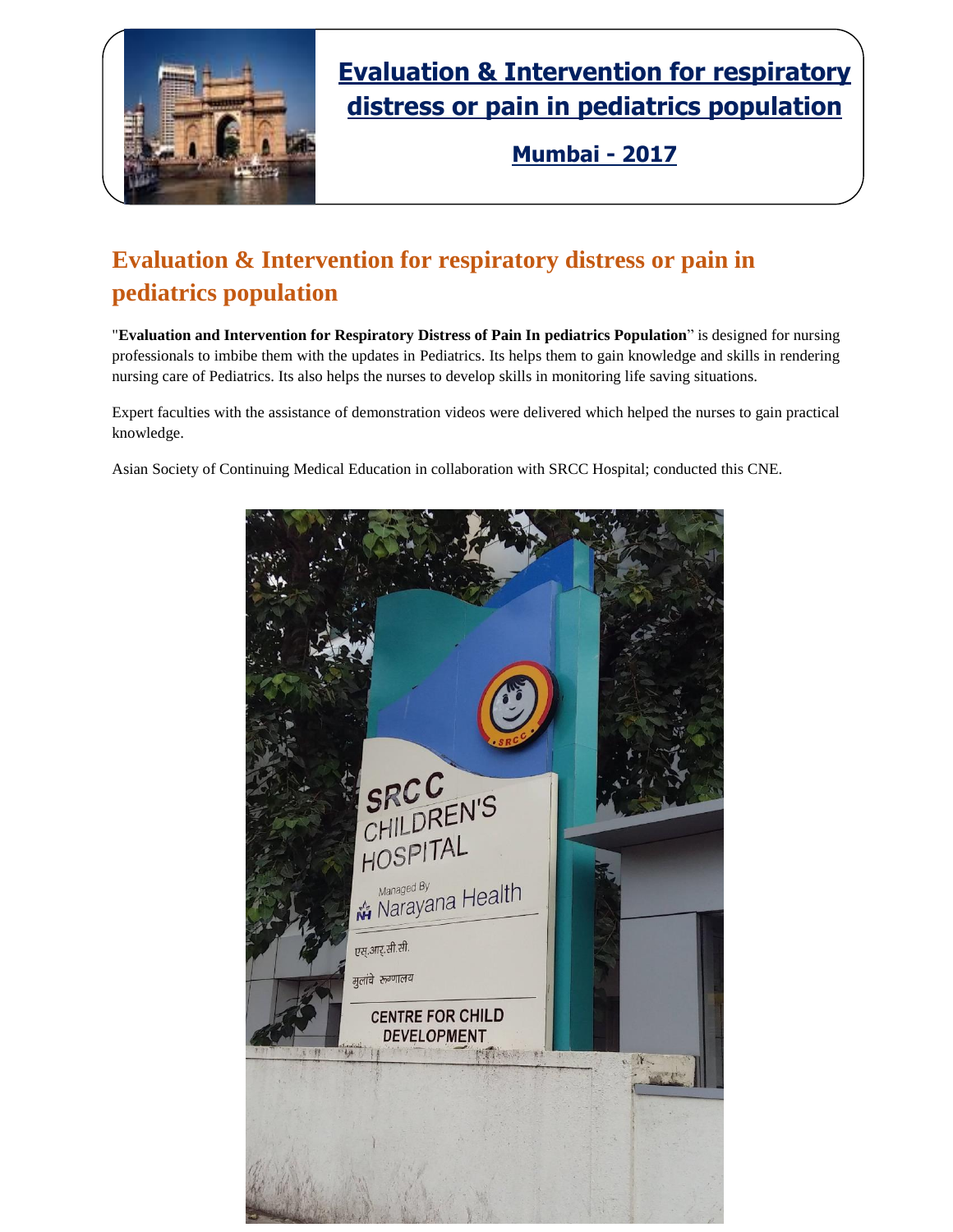## **Evaluation & Intervention for respiratory distress or pain in pediatrics population**

Date:  $10^{th}$  October 2017

**Venue and Place:** SRCC Hospital, Mumbai, Maharashtra, India.

#### **Total Attendees:** 57

#### **Speaker's Names:**

- 1. Ms. Shweta Rasaria
- 2. Ms. Beena Bhatia

#### **Talk and Case Discussion:**

- 1. Anatomy Physiology and Breath Sounds
- 2. Evaluation and Intervention
- 3. Pediatrics Physical Assessment
- 4. Understanding Pediatrics Pain
- 5. Evaluating Pediatics Pain
- 6. Interventions for Pediatrics pain

#### **Feedback from Participants:**

- 1. Video presentation, demonstration was very helpful to me to revise my knowledge
- 2. Classes were very good and will be helpful in our daily care of the patients.